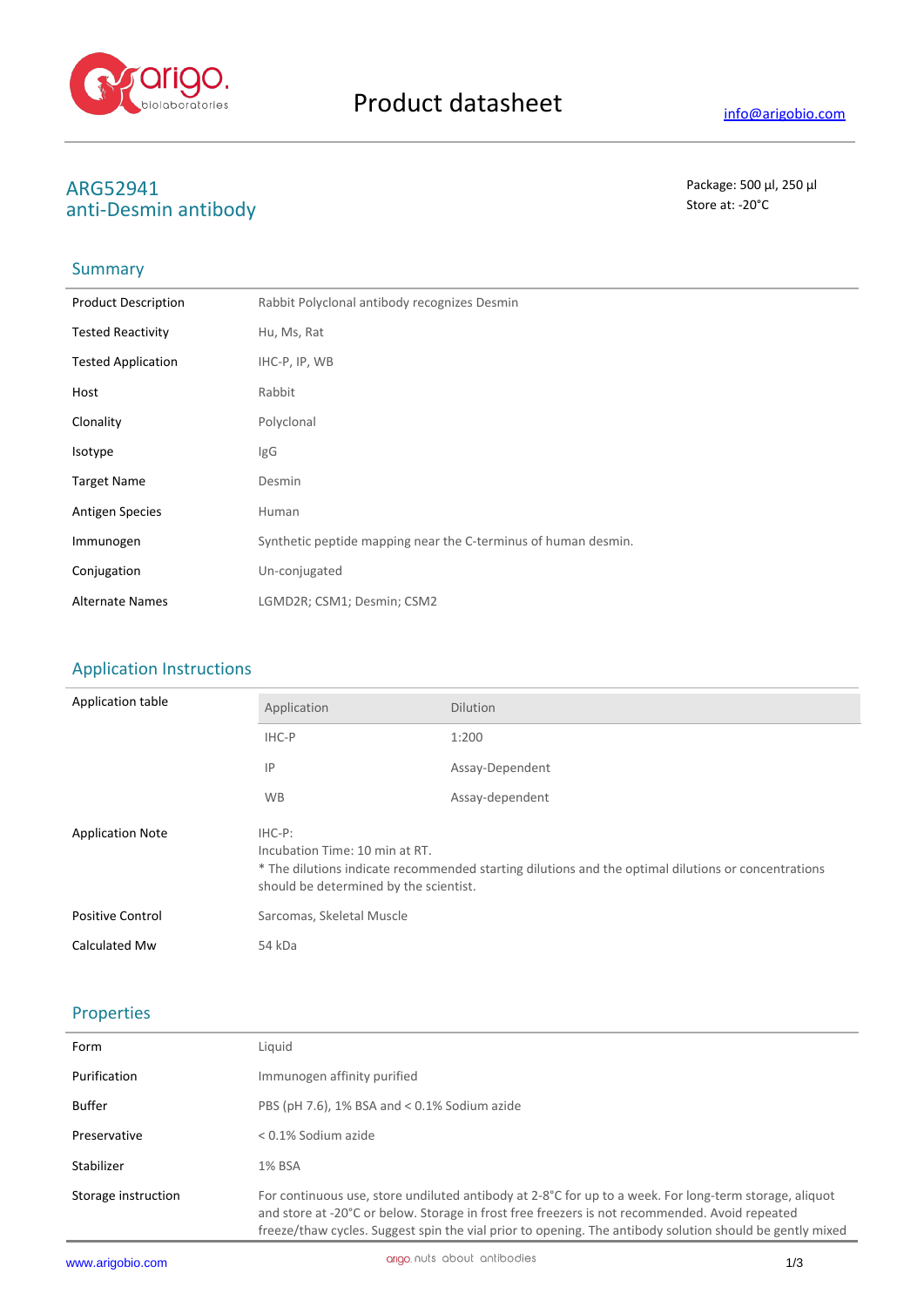before use.

Note For laboratory research only, not for drug, diagnostic or other use.

## Bioinformation

| <b>Gene Full Name</b><br>Background | desmin<br>Desmin is a muscle-specific class III intermediate filament. Homopolymers of this protein form a stable                                                                                                                                                                                                                                                                                                                                                                                                                                                                                                                                                                                                                                                                                                                                                                                                                                                                                                                                                                                                                                                                         |
|-------------------------------------|-------------------------------------------------------------------------------------------------------------------------------------------------------------------------------------------------------------------------------------------------------------------------------------------------------------------------------------------------------------------------------------------------------------------------------------------------------------------------------------------------------------------------------------------------------------------------------------------------------------------------------------------------------------------------------------------------------------------------------------------------------------------------------------------------------------------------------------------------------------------------------------------------------------------------------------------------------------------------------------------------------------------------------------------------------------------------------------------------------------------------------------------------------------------------------------------|
|                                     | intracytoplasmic filamentous network connecting myofibrils to each other and to the plasma membrane.<br>Mutations in this gene are associated with desmin-related myopathy, a familial cardiac and skeletal<br>myopathy (CSM), and with distal myopathies. [provided by RefSeq, Jul 2008]                                                                                                                                                                                                                                                                                                                                                                                                                                                                                                                                                                                                                                                                                                                                                                                                                                                                                                 |
| Function                            | Desmin: Muscle-specific type III intermediate filament essential for proper muscular structure and<br>function. Plays a crucial role in maintaining the structure of sarcomeres, inter-connecting the Z-disks and<br>forming the myofibrils, linking them not only to the sarcolemmal cytoskeleton, but also to the nucleus<br>and mitochondria, thus providing strength for the muscle fiber during activity (PubMed:25358400). In<br>adult striated muscle they form a fibrous network connecting myofibrils to each other and to the plasma<br>membrane from the periphery of the Z-line structures (PubMed:24200904, PubMed:25394388,<br>PubMed:26724190). May act as a sarcomeric microtubule-anchoring protein: specifically associates with<br>detyrosinated tubulin-alpha chains, leading to buckled microtubules and mechanical resistance to<br>contraction. Contributes to the transcriptional regulation of the NKX2-5 gene in cardiac progenitor cells<br>during a short period of cardiomyogenesis and in cardiac side population stem cells in the adult. Plays a<br>role in maintaining an optimal conformation of nebulette (NEB) on heart muscle sarcomeres to bind and |
|                                     | recruit cardiac alpha-actin. [UniProt]                                                                                                                                                                                                                                                                                                                                                                                                                                                                                                                                                                                                                                                                                                                                                                                                                                                                                                                                                                                                                                                                                                                                                    |
| Highlight                           | <b>Related Antibody Duos and Panels:</b><br>ARG30051 Smooth Muscle Marker Antibody Duo (Desmin, SMA)<br>ARG30142 Cardiomyocyte Cell Surface Marker Antibody Panel (Cx43, Desmin, SIRP)<br>Related products:<br>Desmin antibodies; Desmin Duos / Panels; Anti-Rabbit IgG secondary antibodies;<br>Related news:<br>Pericytes, new therapeutic target for Alzheimer's disease?                                                                                                                                                                                                                                                                                                                                                                                                                                                                                                                                                                                                                                                                                                                                                                                                              |
| Research Area                       | Cancer antibody; Cell Biology and Cellular Response antibody; Developmental Biology antibody; Signaling<br>Transduction antibody; Smooth Muscle Marker antibody; Cardiomyocyte Cell Surface Marker antibody;<br>Mural Cell Marker antibody; Microvascular Density Study antibody                                                                                                                                                                                                                                                                                                                                                                                                                                                                                                                                                                                                                                                                                                                                                                                                                                                                                                          |
| <b>Cellular Localization</b>        | Cytoplasm                                                                                                                                                                                                                                                                                                                                                                                                                                                                                                                                                                                                                                                                                                                                                                                                                                                                                                                                                                                                                                                                                                                                                                                 |

## Images



#### **ARG52941 anti-Desmin antibody WB image**

Western blot: 30 µg of Rat heart lysate stained with ARG52941 anti-Desmin antibody at 1:500 dilution.